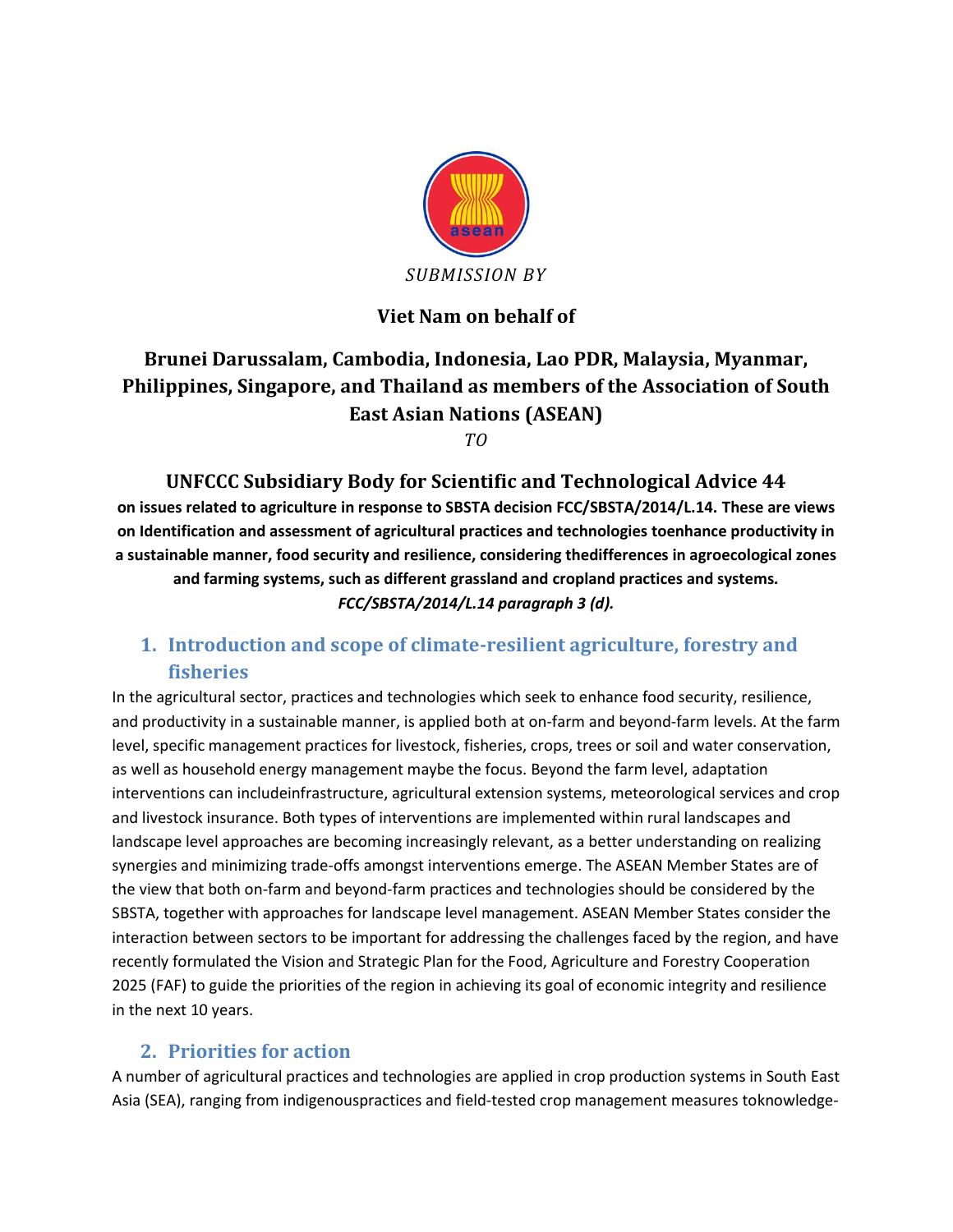based options. These are welldocumented and have proven positive results to enhance food security, resilience and productivity in a sustainable manner. While the suitability of these practices is locationand situation-specific they may be modified or adjusted to be applicablein other areas with more or less similar conditions. While adopting these practices and technologies, in addition to technical issues, operational and institutional limitations should also be considered. Based on a prioritization and planning process, ASEAN Member States have identified rice, maize and cassava as the staple crops most vulnerable to climate change in South East Asia and prioritize a set of practices and technologies to address challenges faced by these sectors. The ASEAN Member States are of the view that the SBSTA should consider these practices and technologies to be a priority to South East Asia.

#### *a. Stress Tolerant Maize Varieties*

Adoption of stress tolerant (drought, flood, saline, pests and diseases) and short/medium duration varieties of maize is a crop management practiceof relevance to South East Asia. These improved varieties can potentially help farmers in the region to cope with adverse climate impacts. However, the unavailability of quality seeds of stress tolerant varieties, high seed input cost for the purchase of hybrid seeds, and inadequate access to improved seeds are barriers which deter widespread adoption.There is also a pressing need for training andknowledge transfer to resource-poor farmers. The ASEAN Climate Resilience Network (ASEAN-CRN) in partnership with the ASEAN Technical Working Group on Agricultural Research and Development (ATWGARD) willsupport theestablishment of the ASEAN Maize Seed Improvement and Supply System to address some of these challenges and needs.

#### *b. Stress Tolerant Rice Varieties*

Stress tolerant rice cultivars (STR), with greater tolerance to abiotic stresses (i.e. drought,heat, increasing risks from typhoon- and rainfall-induced floods, sea-level rise, and saltwaterintrusions) and biotic stresses like pest infestation problems are important to reduce risk and raise productivity in rice systemsaffected by these type of stresses. The International Rice Research Institute (IRRI) has developed and released several stress tolerant rice breeding lines, which have been validated withNational Agricultural Research and Extension Systems (NARES). While actions to scale-up and scale-out these varieties have been taken, a number of technical and institutional challenges limit these efforts. These challenges include: lack of a concerted regional research, development and extension (RD&E) strategy, lack of strong and vibrant seed industry in the region and a common policy on varietal release system from stress tolerant rice. In order to address these challenges, four areas for regional collaboration have emerged, these are a) financial support for development and deployment of new generation stress tolerant rice varieties, b) capacity building, both degree and non-degree training, c) information dissemination, and d) technical expert exchange.

#### *c. Climate informed Agricultural Insurance (including use of Weather Indices)*

Small-scale farmers in the region are often trapped in poverty because they are unable or unwilling to make investments in improved agricultural practices because of the weather-related risks associated with these investments. Well designed and targeted agricultural insurance can enable farmers to invest in inputs and technology that can increase their average yields and income, and protect them from suffering losses and slipping into debt. Therefore, the ASEAN Member States consider climate informed agricultural insurance (including use of weather indices) to be a priority in the region. Traditional crop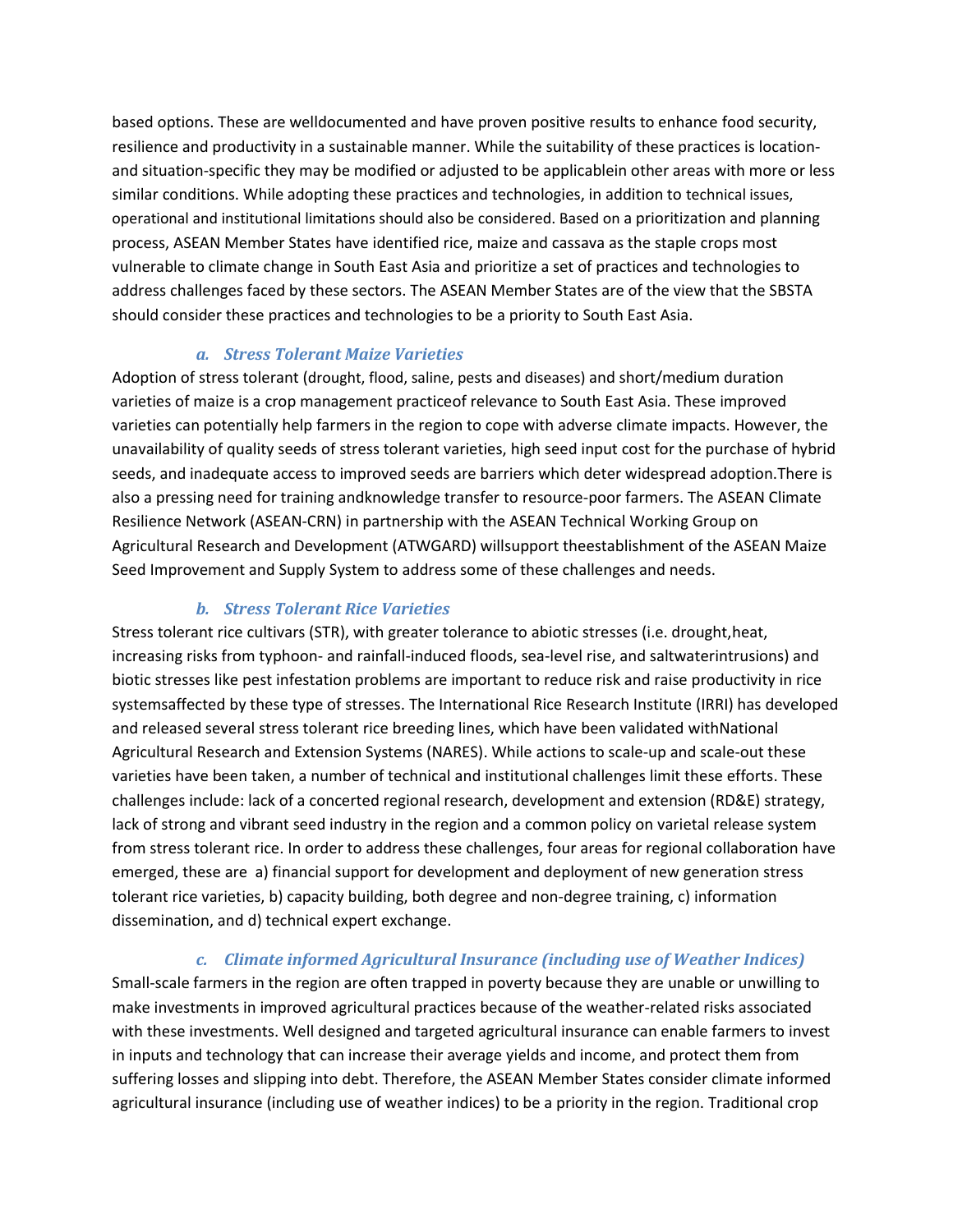insurance relies on direct assessment of the loss or damage suffered by farmers, and can often be costly and time consuming. Index-based insurance on the other hand relies on an objectively measured index that is correlated with farmers' losses, rather than actual losses. The ASEAN Member states are of the view that both types of insurance are important to help farmers cope with and prosper in the face of weather-related risks. However, for insurance mechanisms to find widespread application in the region, issues related to access to credible weather data, methodologies to calibrate data, underdevelopment of supporting infrastructure are important.

#### *d. Alternate Wetting and Drying*

Alternate Wetting and Drying (AWD), a rice cultivation practice which involves alternateflooding and draining of rice fields during the course of the production cycle is a viable practice for rice-producing countriesin South East Asia. AWD offers considerable savings inwater use during the rice-growing season without reducing crop yield. It is particularly relevant for farmers using pumped water for irrigationsince reduction in water use results in a reduction in costs associated with energy as well. It is estimated that AWD reduces water use by 30%, while also reducing methane emissions by 48%, representing a positive co-benefit. AWD is now being tested and promoted by the national agriculturalresearch systems (NARS) throughout most of the region. In order to scale up application of AWD, greater investments in capacity building as well as more research around its benefits and application is needed.

### *e. Cropping Calendar for Rice and Maize*

Adjusting the planting calendar by synchronizing with the occurrence of precipitation is a practice which is highly relevant to South East Asia.Adjusting the planting calendar inline with the onset of rainfall will help farmers cope with increasing climatic variability and also reduce irrigation water requirement and improve crop yields. This practice is particularly relevant for rice and maize cultivation, since these are the two major crops commonly used for food consumption, feeds, and livelihood activities. The optimal cropping calendar maybe determined based on (1) analysis of precipitation data in an area; (2) analysis of crop yield probabilities; and (3) combined analysis of rainfall data and crop yields.

## **3. Addressing differences in agro-ecological zones and farming systems**

It is important that agricultural practices and technologies are matched with suitable contexts including agro-ecological zones and farming systems, but also the social and institutional context. The ASEAN Climate Resilience Network has through national studies in all ASEAN Member States have identified practices and technologies most suited to their contexts, this is represented in the Figure 1. This is a starting point for addressing the differences in context, but needs to be further downscaled to assess the suitability of practices at the farm level.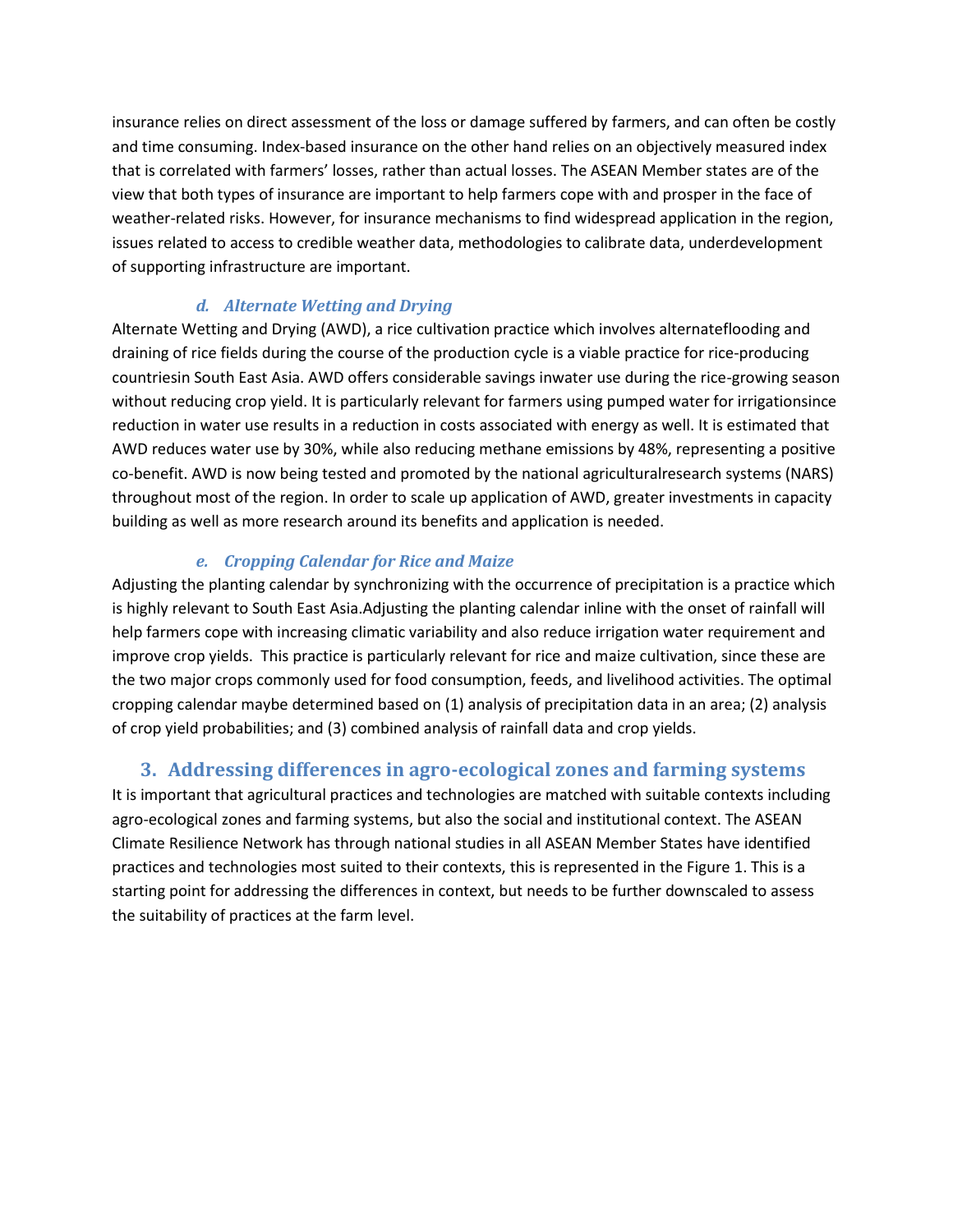| <b>Good Practices Identified in National Studies</b> |                                   |    |    |    |             |    |    |    |    |    |
|------------------------------------------------------|-----------------------------------|----|----|----|-------------|----|----|----|----|----|
|                                                      |                                   | BN | KН | ID | LA          | МY | MМ | PH | TH | VN |
| 1.                                                   | Rice                              |    |    |    |             |    |    |    |    |    |
| ۰                                                    | Alternate Wetting and Drying      |    |    |    |             |    | x  | х  | x  | x  |
| ۰                                                    | System of Rice Intensification    |    |    |    | x           |    | x  |    |    |    |
|                                                      | Integrated Crop Management        |    |    |    | x           |    | x  |    |    |    |
|                                                      | Crop Insurance                    |    |    | x  |             |    |    |    | x  |    |
| ۰                                                    | Cropping Calendar                 | x  |    | x  |             | x  |    |    | x  | x  |
|                                                      | Crop Diversification              |    |    |    | $\mathbf x$ |    | x  |    |    |    |
|                                                      | Optimal Row Spacing               |    |    | x  |             |    |    |    |    | x  |
| -                                                    | Rice Shrimp Farming               |    |    |    |             |    |    |    |    | x  |
|                                                      | Nutrient Management               | x  |    |    |             | x  |    |    |    |    |
|                                                      | Stress Tolerant Varieties         | x  | x  | x  | x           | x  | x  | x  |    |    |
|                                                      | Short-duration Varieties          |    |    |    |             |    | x  |    |    | x  |
| 2.                                                   | Maize                             |    |    |    |             |    |    |    |    |    |
| ä,                                                   | Improved Varieties                |    |    | x  |             |    | x  | x  | x  | x  |
|                                                      | Site Specific Nutrient Management |    |    |    |             |    | x  | х  |    |    |
|                                                      | Cropping Pattern / Intercropping  |    |    | x  | x           |    | x  |    |    | x  |
|                                                      | Cropping Calendar                 |    |    | x  |             |    | x  |    |    |    |
|                                                      | Using Crop Residues               |    |    | x  |             |    | x  |    |    |    |
|                                                      | Diversification                   |    |    |    |             |    | x  |    |    |    |
|                                                      | Appropriate Row Spacing           |    |    | x  |             |    |    |    |    | x  |
| Ξ                                                    | Post-Harvest Handling             |    |    | x  | x           |    |    | x  |    |    |
| ۰                                                    | <b>GAP</b> in Sloping Areas       |    |    |    |             |    |    | x  |    | x  |
| ۰                                                    | Seed Production and Seeding       |    |    |    | x           |    |    | x  | х  |    |
| 3.                                                   | Cassava                           |    |    |    |             |    |    |    |    |    |
| ÷                                                    | Healthy Planting Material         |    | x  |    |             | x  |    |    |    |    |
|                                                      | <b>GAP</b> in Sloping Areas       |    | x  |    |             | x  |    |    |    |    |

**Figure 1 Summary of identified and prioritized good practices employed by collaborating ASEAN Member States to enhance climate resilience of rice, maize and cassava**

# **4. Roles for UNFCCC and international community**

INDCs from all ASEAN Member States identify food security and increasing the resilience of the agricultural sector to be an adaptation priority. ASEAN Member States are of the view that UNFCCC can play an important role in facilitating the implementation and scaling up of agricultural practices and technologies in South East Asia region as well as in other regions facing similar issues in the agricultural sector. The Convention's role may include supporting cooperation and knowledge sharing amongst parties and relevant observer organizations. Leveraging on existing frameworks of the Convention for capacity enhancement and technology transfer in the agricultural sector. The Convention's financial mechanisms can play an important role by channeling finance to address challenges faced by parties in implementing and scaling up best practices.

ASEAN Member States are of the view that the international community, including the CGIAR Consortium of International Agricultural Research Centers and Food and Agriculture Organization of the United Nations play important roles in addressing the research and technical assistance needs of parties